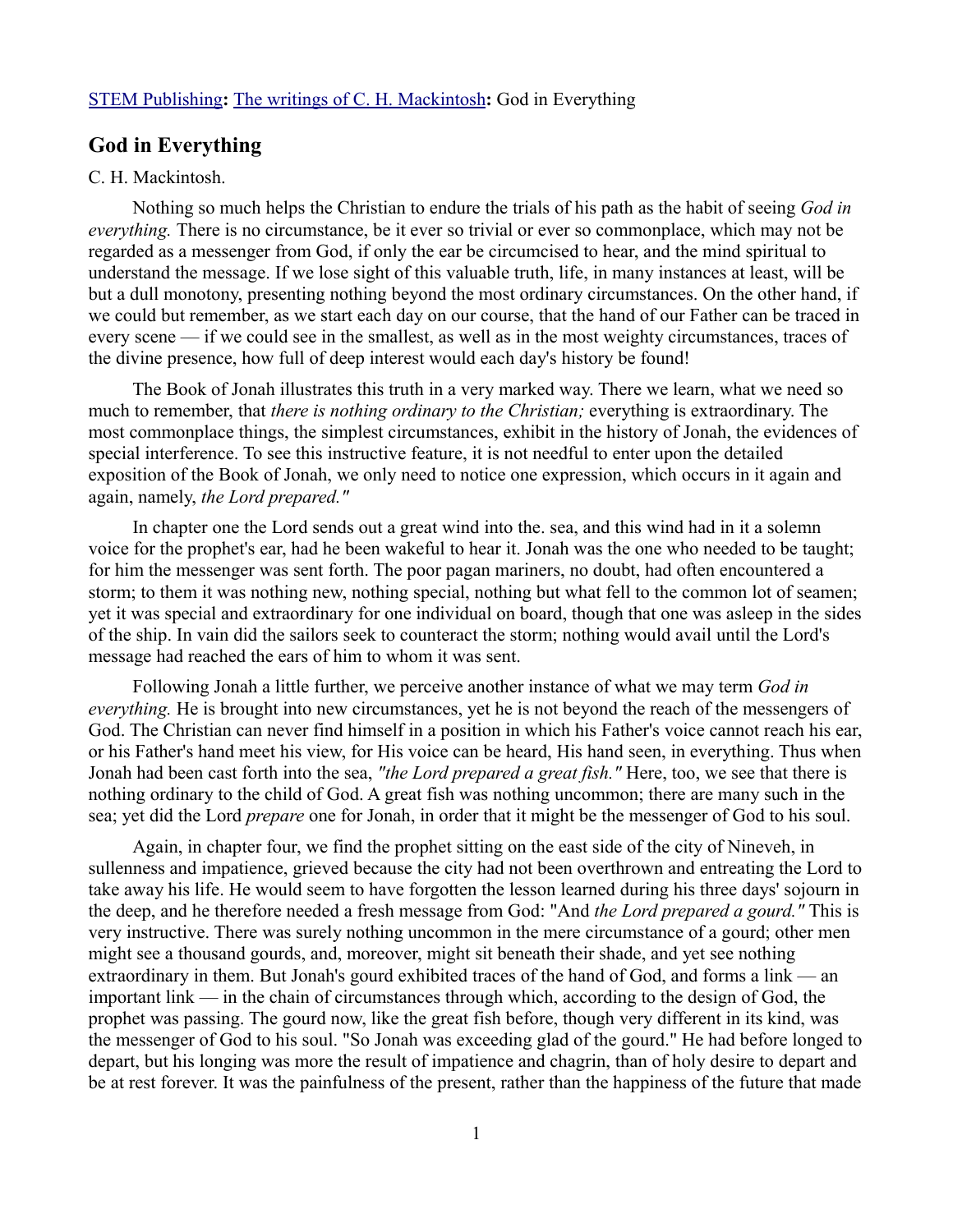him wish to be gone.

This is often the case. We are frequently anxious to get away from present pressure; but if the pressure were removed, the longing would cease. If we longed for the coming of Jesus, and the glory of His blessed presence, circumstances would make no difference; we should then long as ardently to get away from those of pressure and sorrow. Jonah while he sat beneath the shadow of the gourd, thought not of departing, and the very fact of his being "exceeding glad of the gourd" proved how much he needed that special messenger from the Lord; it served to make manifest the true condition of his soul, when he uttered the words, "Take, I beseech Thee, my life from me; for it is better for me to die than to live." The Lord can make even a gourd the instrument for developing the secrets of the human heart. Truly the Christian can say, *God is in everything.* The tempest roars, and the voice of God is heard, a gourd springs up in silence, and the hand of God is seen. Yet the gourd was but a link in the chain; for *"the Lord prepared a worm,* and this worm, trifling as it was when viewed in the light of an instrument, was, nevertheless, as much the divine agent as was the "great wind," or the "great fish." A worm, when used by God, can do wonders; it withered Jonah's gourd, and taught him, as it teaches us, a solemn lesson. True, it was only an insignificant agent, the efficacy of which depended upon its conjunction with others; but this only illustrates the more strikingly the greatness of our Father's mind. He can prepare a worm, and He can prepare a vehement east wind, and make them both, though so unlike, conducive to His great designs.

In a word, the spiritual mind sees *God in everything.* The worm, the whale, and the tempest, all are instruments in His hand. The most insignificant, as well as the most splendid agents, further His ends. The east wind would not have proved effectual, though it had been ever so vehement, had not the worm first done its appointed work. How striking is all this! Who would have thought that a worm and an east wind could be joint agents in doing a work of God? Yet so it was. Great and small are only terms in use among men, and cannot apply to Him "Who humbleth Himself to behold the things that are in heaven," as well as "the things that are on earth." They are all alike to Him "Who sitteth on the circle of the earth." Jehovah can tell the number of the stars, and while He does so He can take knowledge of a falling sparrow; He can make the whirlwind His chariot, and a broken heart His dwelling place. Nothing is great or small with God.

The believer, therefore, must not look upon anything as ordinary, for God is in everything. True, he may have to pass through the same circumstances — to meet the same trials — to encounter the same reverses as other men; but he must not meet them in the same way, nor interpret them on the same principle; nor do they convey the same report to his ear. He should hear the voice of God, and heed His message, in the most trifling as well as in the most momentous occurrence of the day. The disobedience of a child, or the loss of an estate, the obliquity of a servant or the death of a friend, should all be regarded as divine messengers to his soul.

So also, when we look around us in the world, God is in everything. The overturning of thrones, the crashing of empires, the famine, the pestilence, and every event that occurs among nations, exhibit traces of the hand of God, and utter a voice for the ear of man. The devil will seek to rob the Christian of the real sweetness of this thought; he will tempt him to think that, at least, the commonplace circumstances of every-day life exhibit nothing extraordinary, but only such as happen to other men. But we must not yield to him in this. We must start on our course every morning, with this truth vividly impressed on our mind — *God is in everything.* The sun that rolls along the heavens in splendid brilliancy, and the worm that crawls along the path, have both alike been prepared of God, and, moreover, could both alike cooperate in the development of His unsearchable designs.